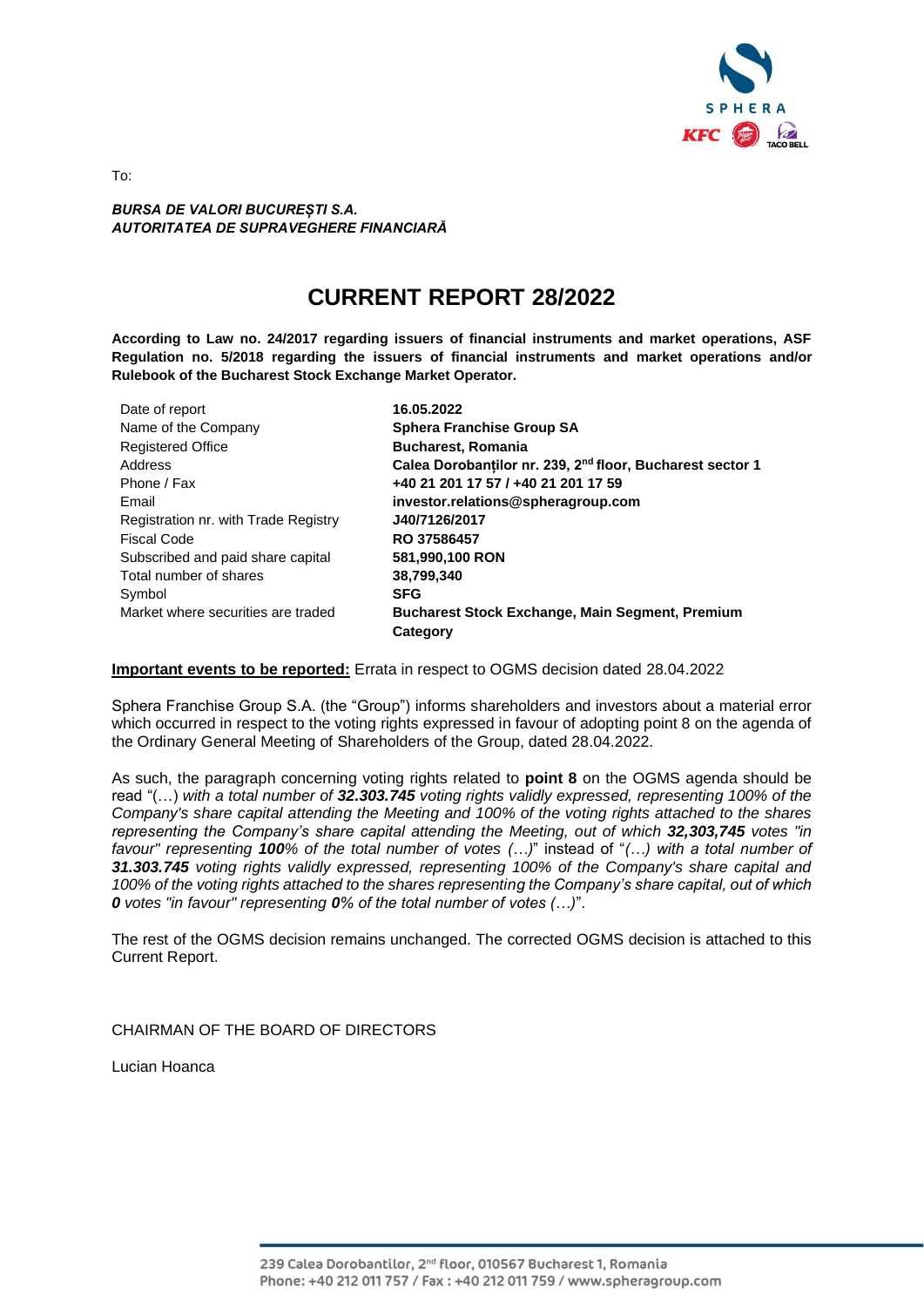

# **RESOLUTION OF THE ORDINARY GENERAL SHAREHOLDERS MEETING OF SPHERA FRANCHISE GROUP S.A.**

# **No. 1 of 28.04.2022**

The ordinary general shareholders meeting of Sphera Franchise Group S.A. (the "**Meeting**" or "**OGSM**"), a joint stock company, managed under a one-tier system and operating in accordance with Romanian law, having its registered office in Romania, Bucharest, 239 Calea Dorobanti Street, 2<sup>nd</sup> floor, office 4, 1<sup>st</sup> district, registered with the Trade Registry of Bucharest Court under number J40/7126/2017, fiscal identification code 37586457 (referred to as the **"Company"**), duly and statutory convened, in accordance with the provisions of article 117 of Companies Law 31/1990, Law no. 24/2017 regarding issuers of securities and market operations, Regulation no. 5/2018 regarding issuers of financial instruments and market operations as further amended and supplemented and article 10 of the Company's articles of association, by publishing the convening notice in the Official Gazette of Romania, Part IV no. 1251 dated 25.03.2022 and in the newspaper Adevarul, online edition, dated 24.03.2022, as well as by sending the convening notice to the Bucharest Stock Exchange and the Financial Supervisory Authority through the current report dated 24.03.2022,

Legally and statutory met on **28.04.2022**, **10:00 hrs,** at the first convening at the Company's headquarters from Bucharest, 239 Dorobanti Avenue, 2<sup>nd</sup> floor – Ateneu Hall, 1<sup>st</sup> district, of the shareholders holding a number of 32.178.441 shares with voting rights, representing 82,9355% of total voting rights, namely 82,9355% of the Company's share capital, being present in person, by representative expressing votes by correspondence, or by electronic means,

# **DECIDES**

**1.** With a total number of 32.176.604 voting rights validly expressed, representing 82,9355% of the Company's share capital and 82,9355% of the voting rights attached to the shares representing the Company's share capital, out of which 32.106.604 votes "in favour" representing 99,7824% of the total number of votes held by the shareholders present, represented or who expressed their vote by correspondence or by electronic means at the Meeting, 0 votes "against" representing 0% of the total number of votes held by the shareholders present, represented or who expressed their vote by correspondence or by electronic means at the Meeting and 70.000 "abstain" representing 0,2175% of the total number of votes held by the shareholders present, represented or who expressed their vote by correspondence or by electronic means at the Meeting and with a total number of 1.837 voting rights unexpressed

The following are approved

**The Company's individual annual financial statements, for the financial year ended on 31.12.2021, drafted as per the International Financial Reporting Standards, based on the reports presented by the Board of Directors and the Company's financial auditor.**

**2.** With total number of 32.176.604 voting rights validly expressed, representing 82,9355% of the Company's share capital and 82,9355% of the voting rights attached to the shares representing the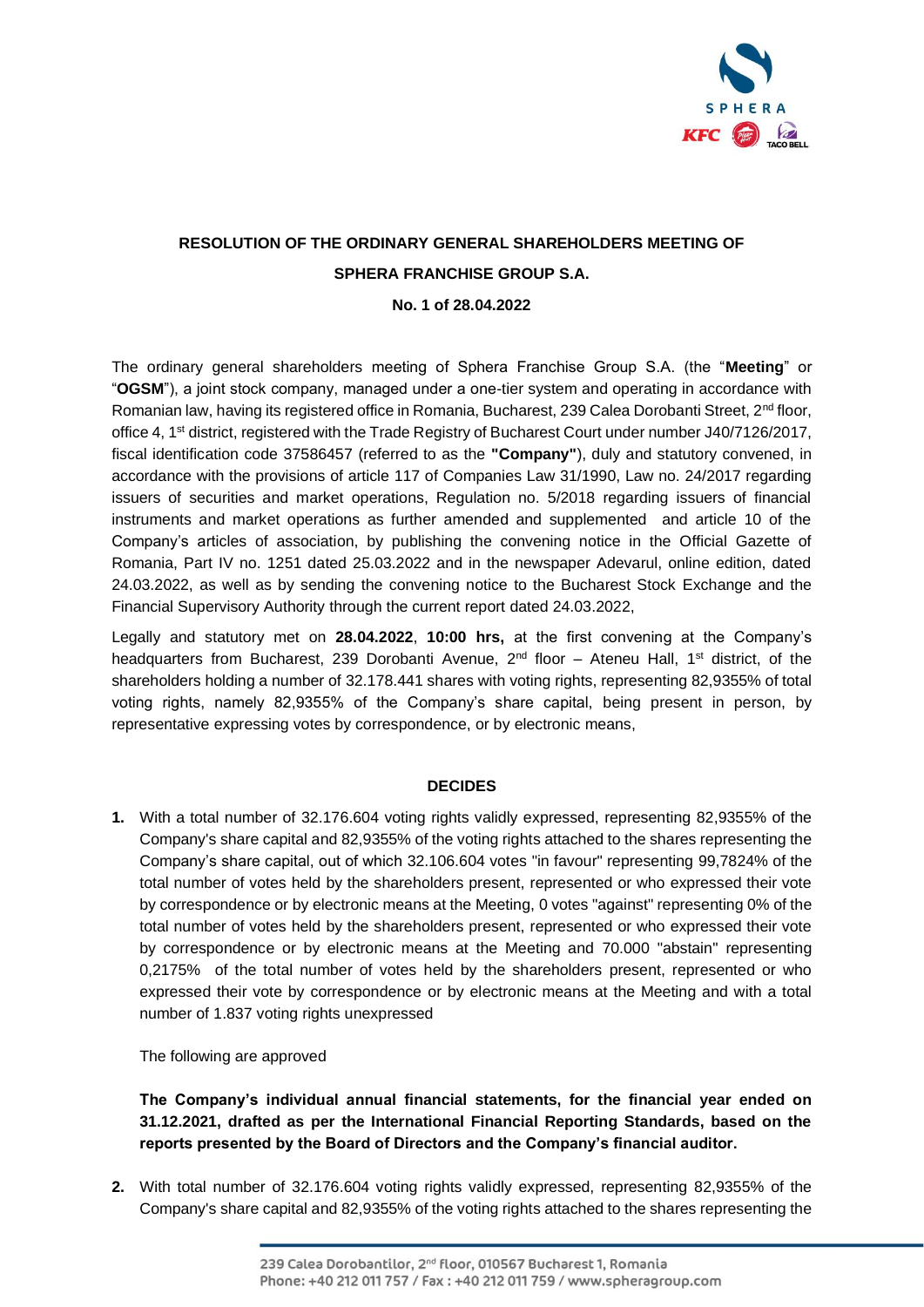

Company's share capital, out of which 32.106.604 votes "in favour"

representing 99,7824% of the total number of votes held by the shareholders present, represented or who expressed their vote by correspondence or by electronic means at the Meeting, 0 votes "against" representing 0% of the total number of votes held by the shareholders present, represented or who expressed their vote by correspondence or by electronic means at the Meeting and 70.000 "abstain" representing 0,2175% of the total number of votes held by the shareholders present, represented or who expressed their vote by correspondence or by electronic means at the Meeting and with a total number of 1.837 voting rights unexpressed

The following are approved

**The Company's consolidated annual financial statements, for the financial year ended on 31.12.2021, drafted as per the International Financial Reporting Standards, based on the reports presented by the Board of Directors and the Company's financial auditor.** 

**3.** With a total number of 32.176.604 voting rights validly expressed, representing 82,9355% of the Company's share capital and 82,9355% of the voting rights attached to the shares representing the Company's share capital, out of which 32.106.604 votes "in favour" representing 99,7824% of the total number of votes held by the shareholders present, represented or who expressed their vote by correspondence or by electronic means at the Meeting, 0 votes "against" representing 0% of the total number of votes held by the shareholders present, represented or who expressed their vote by correspondence or by electronic means at the Meeting and 70.000 "abstain" representing 0,2175% of the total number of votes held by the shareholders present, represented or who expressed their vote by correspondence or by electronic means at the Meeting and with a total number of 1.837 voting rights unexpressed

# The following are approved

# **The discharge of liability for the Company's Board of Directors for the financial year ended on 31.12.2021.**

**4.** With a total number of 32.176.611 voting rights validly expressed, representing 82,9355% of the Company's share capital and 82,9355% of the voting rights attached to the shares representing the Company's share capital, out of which 24.209.325 votes "in favour" representing 75,2388% of the total number of votes held by the shareholders present, represented or who expressed their vote by correspondence or by electronic means at the Meeting, 0 votes "against" representing 0% of the total number of votes held by the shareholders present, represented or who expressed their vote by correspondence or by electronic means at the Meeting and 7.967.286 "abstain" representing 24,7611% of the total number of votes held by the shareholders present, represented or who expressed their vote by correspondence or by electronic means at the Meeting and with a total number of 1.830 voting rights unexpressed

The following are approved

**The Company's income and expenses budget and the business plan at consolidated level, for the financial year 2022.**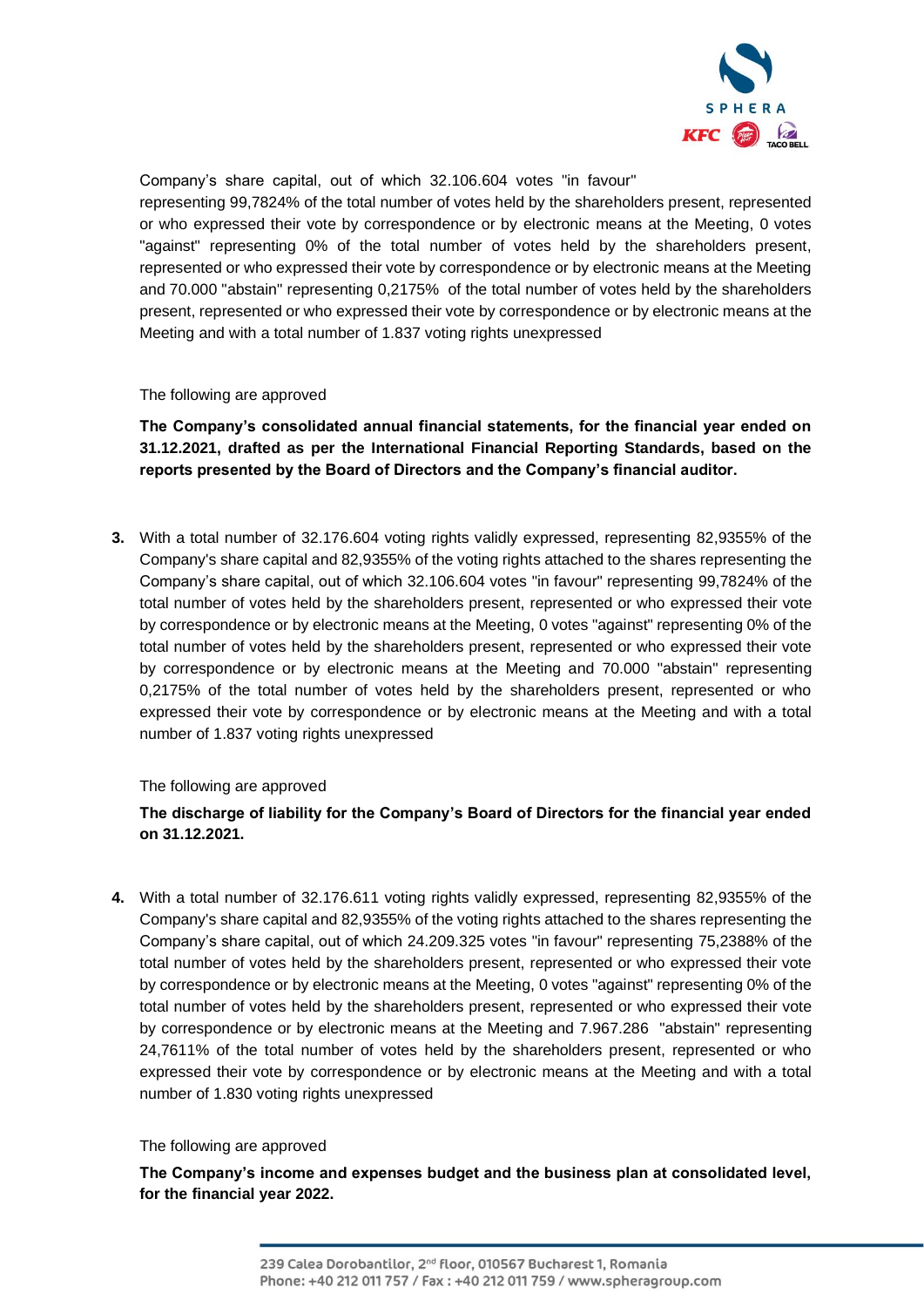

**5.** With a total number of 32.303.811 voting rights validly expressed, representing 83,2633% of the Company's share capital and 83,2633% of the voting rights attached to the shares representing the Company's share capital, out of which 13.834.395 votes "in favour" representing 42,8258% of the total number of votes held by the shareholders present, represented or who expressed their vote by correspondence or by electronic means at the Meeting, 18.399.416 votes "against" representing 56,9574% of the total number of votes held by the shareholders present, represented or who expressed their vote by correspondence or by electronic means at the Meeting and 70.000 "abstain" representing 0,2166% of the total number of votes held by the shareholders present, represented or who expressed their vote by correspondence or by electronic means at the Meeting and with a total number of 1.830 voting rights unexpressed

### The following are rejected

**The monthly remuneration granted to the members of the Company's Board of Directors, valid as of the date of the Ordinary General Shareholders Meeting, until the end of the mandate term (i.e. 30.05.2023), amounting EUR 4.000 (four thousand) net/month/member, EUR 4.000 (four thousand) net/month for the Chairman of the Board of Directors and EUR 150 (one hundred fifty) net/member/session as additional remuneration for the members of the Board of Directors who are also members of the consultative committees.**

**6.** With a total number of 32.176.611 voting rights validly expressed, representing 83,2633% of the Company's share capital and 83,2633% of the voting rights attached to the shares representing the Company's share capital, out of which 14.241.605 votes "in favour" representing 44,2607% of the total number of votes held by the shareholders present, represented or who expressed their vote by correspondence or by electronic means at the Meeting, 17.864.886 votes "against" representing 55,5213% of the total number of votes held by the shareholders present, represented or who expressed their vote by correspondence or by electronic means at the Meeting and 70.120 "abstain" representing 0,2179% of the total number of votes held by the shareholders present, represented or who expressed their vote by correspondence or by electronic means at the Meeting and with a total number of 129.030 voting rights unexpressed

# The following are rejected

**The Remuneration Policy of the Company, in accordance with the provisions of article 106 of Law 24/2017 regarding issuers of financial instruments and market operations, republished.**

**7.** With a total number of 32.303.804 voting rights validly expressed, representing 83,2633% of the Company's share capital and 83,2633% of the voting rights attached to the shares representing the Company's share capital, out of which 10.013.460 votes "in favour" representing 30,9977% of the total number of votes held by the shareholders present, represented or who expressed their vote by correspondence or by electronic means at the Meeting, 22.220.224 votes "against" representing 68,7851 % of the total number of votes held by the shareholders present, represented or who expressed their vote by correspondence or by electronic means at the Meeting and 70.120 "abstain" representing 0,2170% of the total number of votes held by the shareholders present, represented